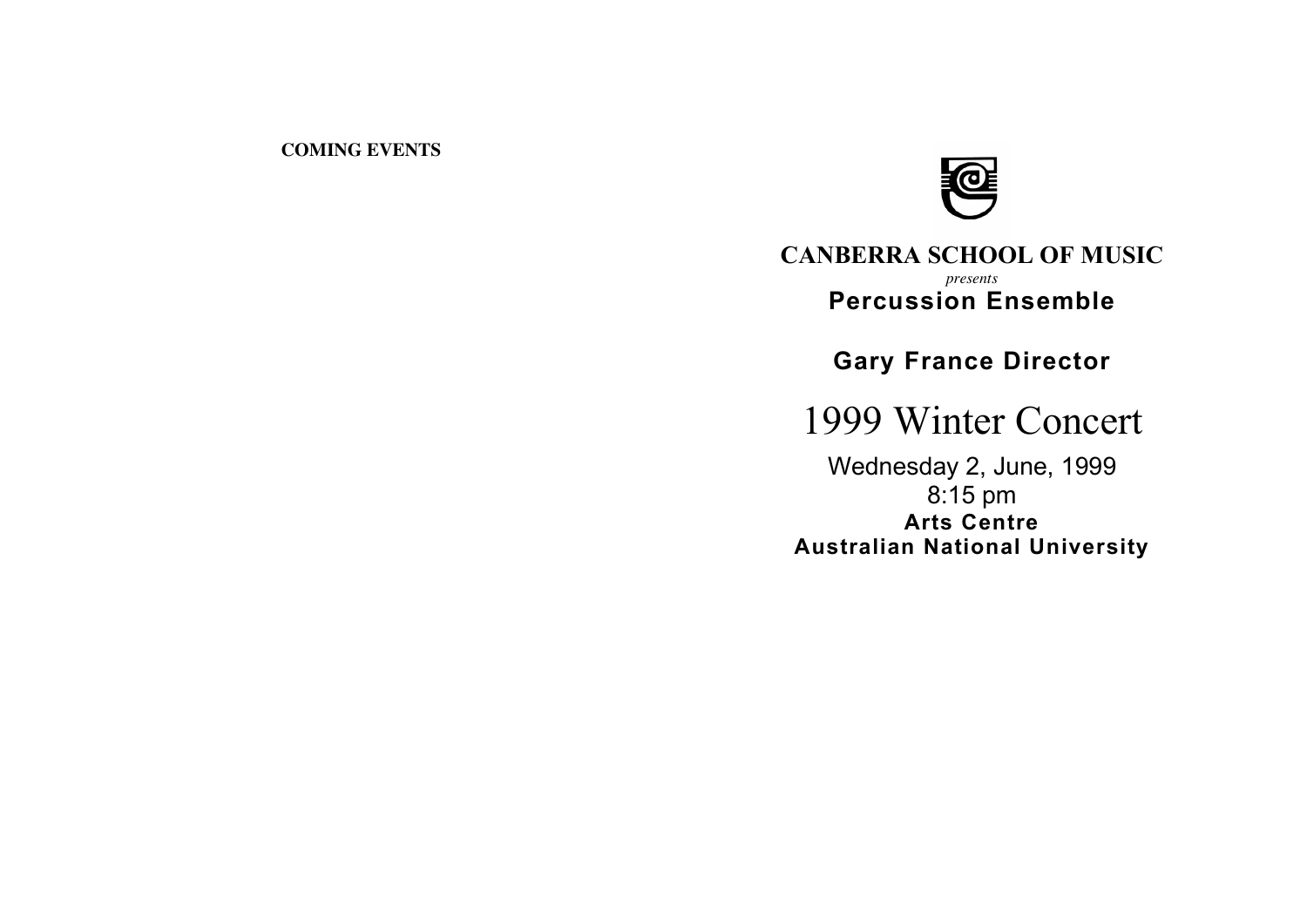### **PROGRAMME**

# **Fanfare for Tambourines John Alfieri 1983** CSM Percussion Ensemble **Umin and Thurmin \* Nicole Walker 1998** Lachlan Smith **Prelude for Percussion Malloy Miller 1960** CSM Pre-tertiary Percussion Ensemble **Rain - Solo for Snare Drum \* Kate Moore 1998** Bree VanReyk

**October Mountain Alan Hovhaness 1957**

I sensa misura,  $II =$  around 88,  $III =$  around 80,

IV = around 56, V = around 180

Jacinta Dunlop Marimba Soloist CSM Pre-tertiary Percussion Ensemble

I

**Gainsborough Thomas Gauger 1974**

II III

CSM Percussion Ensemble

## **INTERVAL**

**Ricik Ricik Traditional**

CSM Javanese Gamelan **CSM Ragtime Marimba Band The Ragtime Robin (1925)** Peter Olsen Soloist **George Hamilton Green The Chromatic Foxtrot (1920)** Lachlan Smith Soloist HAHAHAHAHARRASA **The Whistler** Sharon Wright soloist **Log Cabin Blues (1919)**

**Indian Story**

Jocelyn Fegent Soloist

Adam Chaffe Soloist

**Soliloquy from Hamlet \* Judith Crispin Cresswell 1998** Gary France

**First Construction (In Metal) John Cage 1962** CSM Percussion Ensemble

\* world premiere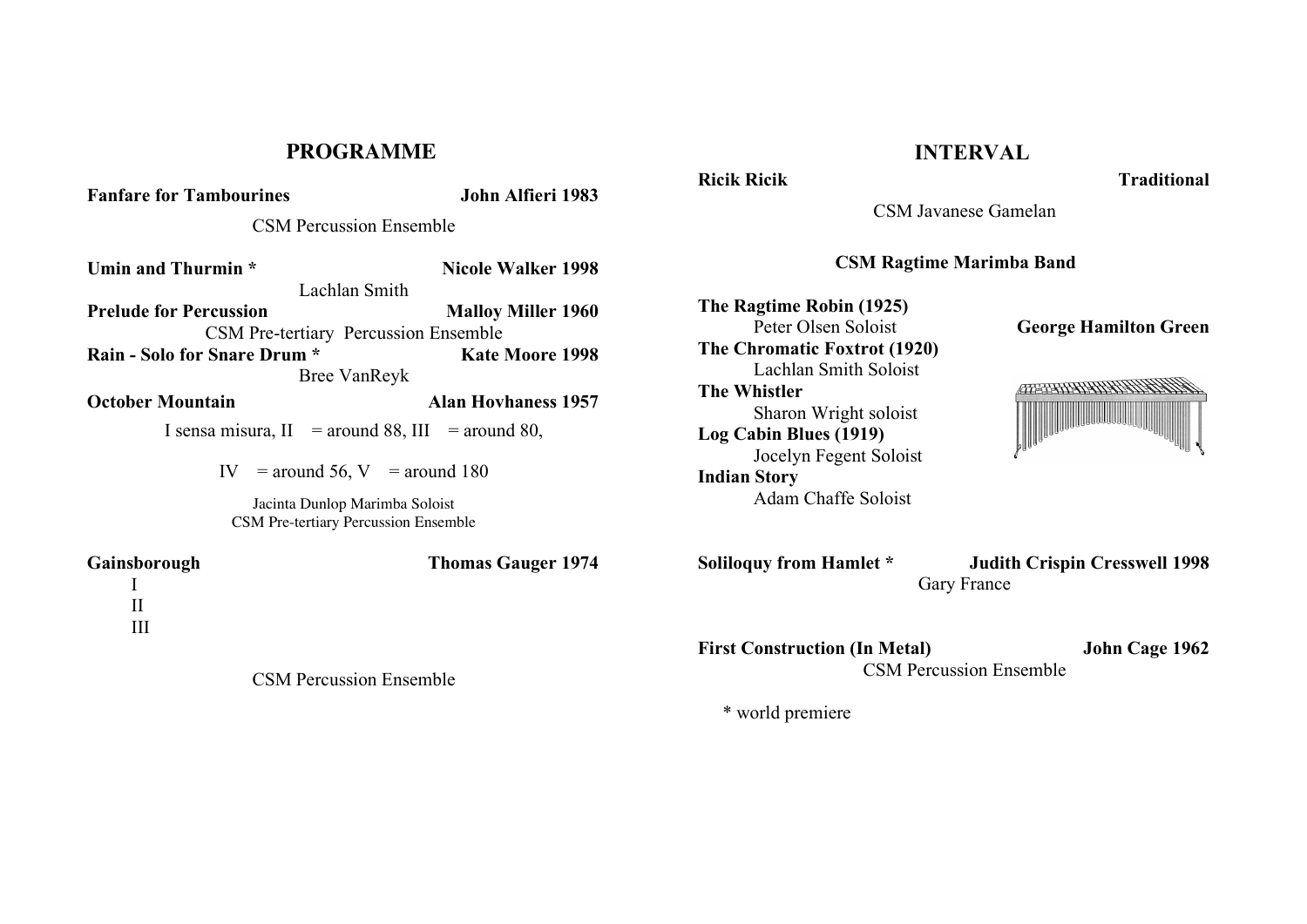**THE CSM PERCUSSION ENSEMBLE** presents the rich and diverse repertoire written exclusively for percussion.. Numerous percussion ensembles, under Mr France's direction, have performed national broadcast for ABC Fine Music as well as many public performances throughout Australia and North America.

#### **The Canberra School of Music Percussion Ensemble**

Lachlan Smith, Sharon Wright, Jocelyn Fegent, Adam Chaffee Peter Olsen ,Lisa Lai, Stuart Wright, Bree vanReyk

#### **The Canberra School of Music Pre Tertiary Percussion Ensemble**

Jacinta Dunlop, Melanie Twidale, Andrew Gagalowich Mark Ashton, Peter Olsen, Andrew Dalziel

#### **The Canberra School of Music Marimba Band**

Lachlan Smith, Sharon Wright, Jocelyn Fegent Adam Chaffee, Peter Olsen, Lisa Lai, Gary France

#### **The Canberra School of Music Javanese Gamelan**

Steve Poskitt, Min Lehoang, Joel Dee, Siabhon Dee, Carolyn Forbes, Jung Weyh, Damien Foley, Briney ?Kate Moore

**Gary France** hails from Syracuse New York. His early tuition began with Herb Flower, principal percussionist of the Syracuse Symphony Orchestra. France's formal education continued receiving a Bachelor of Music (1979) from the Crane School of Music - S.U.N.Y. Potsdam and a Master of Music (1988) from the University of North Texas. This passion for percussion has lasted until the present day.

A tireless musician, France's unquenchable enthusiasm for percussion has taken him worldwide both in search of new music experience and bringing listening pleasure to an international audience. He has given percussion workshops and masterclasses through out the United States, The Peoples Republic of China, Indonesia, and extensively in Australia and New Zealand. France's artistry has inspired numbers of composers to write works specially for him, among them the works on his 1996 CD "*Works for Percussion*", and for his performing ensembles such as the Abraxas Percussion Group which Mike Udow dedicated his 1977 percussion quartet "Bog Music". In 1996 France gave the first performance of yet another work written as a vehicle to demonstrate his performing depth: Michael Nelson's "*Concerto for Solo Percussion and Orchestra"*, with the West Australian Symphony Orchestra. Gary France's versatility enables him to be as stylistically persuasive in the classical as in the commercial arenas. This, and vast performance experience gained working with, inter alia, the Abraxas Percussion Group (Potsdam, U.S.A.), the Syracuse Society for New Music, The Doddworth Saxorn Ensemble, the Dallas Brass (Texas), the West Australian Symphony Orchestra, and Nova Ensemble combine to give the stamp of distinction to his every music initiative. France's career has been anything but humdrum, the breadth of his performing experience quite extraordinary, ranging as it does from participation in a 59 city tour of the U.S.A. by the Clyde Beatty Cole Brothers Circus (1984), through membership of the Four on the Floor jazz quartet, which made a national tour of India in 1989, and touring Australia with Dude Ranch (1993), a recording of which was described by Rolling Stone Magazine as "... *one of the most accomplished country music*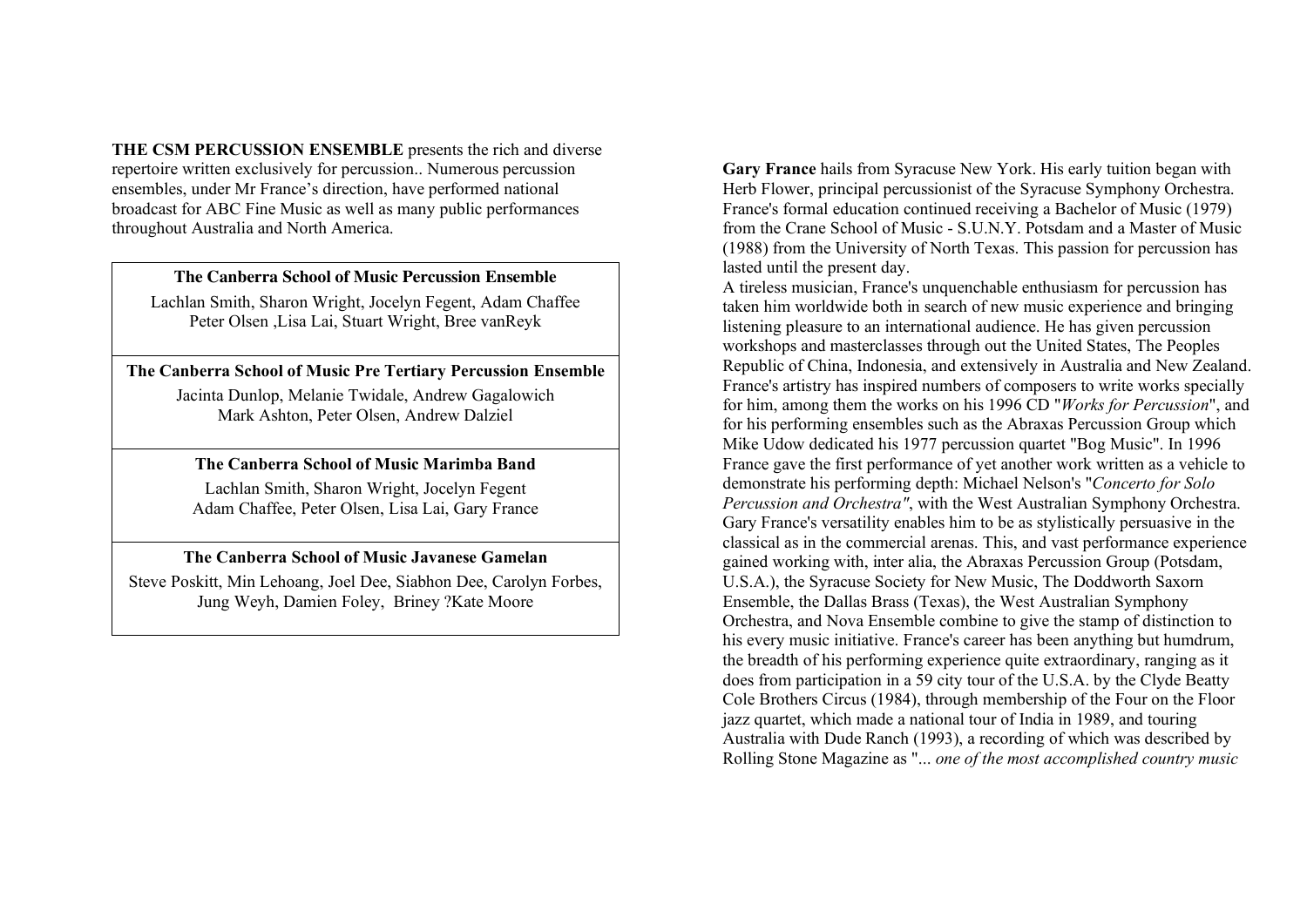*albums ever released in Australia*.", to performing as principle solo percussionist with the West Australian Symphony Orchestra in Peter Brook's La Tragédie de Carmen for the 1989 Festival of Perth. In a range of percussion capacities, France has participated in numerous broadcasts for Australia's ABC FM radio including conducting a national radio interview with renowned percussionist Evelyn Glennie. Drumset clinics in Australia and New Zealand (1987); workshopping Latin percussion in Adelaide, South Australia (1988); percussion Masterclasses at the Victorian College of the Arts (1993) and at the Institute Seni Indonesia Yogyakarya (1994), as well as researching percussion instruments of South India at Karnataka College of Percussion (1993) in the Indian city of Bangalore are testimony to a tirelessly inquiring musical mind. France has taught percussion extensively at tertiary level at, inter alia, State University of New York (1976); New York Summer School of the Arts (1977); Skidmore College (1982); University of North Texas (1985 – 1987, 1997); - and at both the University of Adelaide (1987), The University of Western Australia (1995) and Edith Cowan University in Australia. Mr France is currently head of Percussion and Brass at the Canberra School of Music (Australian National University) as well as Principal Percussionist and Timpanist with the Canberra Symphony Orchestra. In July 1999 Gary will travel to Accra, Ghanna to study African drumming, chant and dance with master drummer Nii Tetty Tetteh.

## **PROGRAMME NOTES**

### **OCTOBER MOUNTAIN**

OCTOBER MOUNTAIN- Alan Chakmaian (Hovhaness) received a scholarship to study with Boliuslav Martinu in 1942. October Mountain is the name of a country road in the heart of the Berkshire Mountains near Tangelwood, Massachusetts. It was on this road in 1942 where Hovhaness "parked his car one afternoon and composed the score for his percussion piece of the same name". 'October Mountain is scored for six players. The work is divided into Five sections avid is roughly architectonic. That is, the first and fourth sections resemble each other and the second and fifth sections are related. The third section stands alone. The over all effect of' October Mountain 'is one of a spiritual chant. The marimba, altogether solo voice, is merely a bright thread in the inter-woven tapestry of oriental and eastern influences. The percussion writing of Alan Hovhaness greatly expanded and improved the language and literature of the percussion ensemble. Henry Cowell has written in the Musical Quarterly that: "Hovhaness' music sounds modern (but not ultra modern) in a natural and uninhibited fashion, because he has found new ways to use the archaic materials with which he starts, by following their natural trend towards modal sequence and poly modalism. His innovations do not break with early traditions. His is a moving, long-breathed music- splendidly written and unique in style. 11 are contemporary development.... which sounds like the music of nobody else at all".

### **Fanfare for Tambourines**

Composed in 1986 for the Interlochen Academy of the Arts Percussion Ensemble, Fanfare for Tambourines features the wide range of sounds and techniques associated with this ancient frame drum. John Alfieri allows the percussion student to experiment with the

### **RAIN for Solo Snare Drum**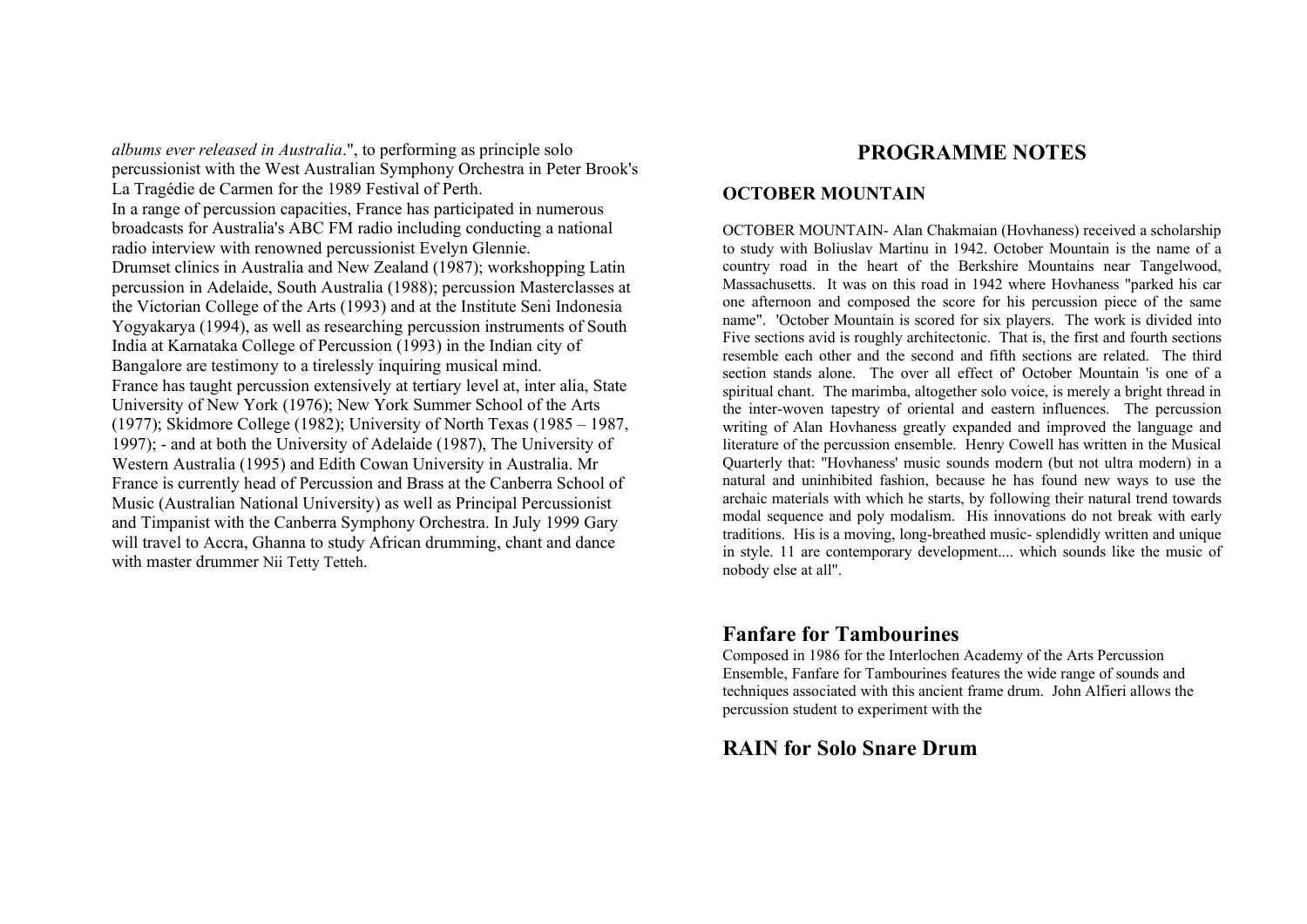This piece was written during a huge rain storm last year that lasted for about a week. While writing it I could hear nothing but the constant drumming of rain on the tin roof... so I wrote it down. RAIN was an exercise both in learning how to write for percussion and how to write a piece that sustains interest on a solo, non-pitched instrument . Exploration of both rhythm and the tone colours of the drum provided a basis for the conception of RAIN. Changes of tone colour were found in the difference of colour in the middle of the drum compared to the outer rim of the drum, the contrast between the sound of the drum with and without snares and the colours created when the drum is struck with different materials such as fingers or various mallets.

**Kate Moore** was born in England in 1979 and came to Australia in 1986, the year that she took her first formal piano lessons. Since then composition has been a part of her life. At the age of ten she began learning the cello with Dorothy Sumner, later receiving instruction from Susan Blake and David Pereira. She is curresntly studying composition at the Canberra School of Music with Larry Sitsky and Jim Cotter. As a composer she has received much critical acclaim and in 1999 received the Harold Allen Memorial Prize for composition.

### **GAINSBOUROUGH**

Composer and percussionist Tom Gauger is best known for his work as percussionist with the Boston Symphony Orchestra. Gainsborough, in three movements, combines mallet virtuosity with multi metrics in a playful manner.

## **THE MUSIC OF GEORGE HAMILTON GREEN**

Born in Omaha, Nebraska on May 23, 1893, George Hamilton Green, Jr. was a piano prodigy at the age of four. His grandfather, Joseph Green I, began as violinist and violin maker in New York City-later moved to Omaha to work as conductor and baritone horn soloist with the Seventh Ward Silver Cornet Band. In 1889 George Hamilton Green, Jr.'s father (George Hamilton Green, Sr.) followed his father's footsteps becoming cornet soloist, arranger, and conductor of the Seventh Ward Silver Cornet Band-playing weekly concerts to audiences of 7,000-10,000 in the 1890's. Coming from such a musical background, it is not too surprising that George Jr. was already being called "the world's greatest xylophonist" when he was only eleven years old! The next four decades of

recording and composing provide documented evidence to justify the title. In 1915 a review in *The United Musician* states: "He has begun where every other xylophone player left off. His touch, his attack, his technique, and his powers of interpretation in the rendition of his solos being far different than other performers'. To say his work is marvellous and wonderful would not fully express it."

G.H. Green, Jr. recorded his first solo record for the Edison Co. in February 1917-the beginning of an incredible recording career as a solo xylophonist. He recorded hundreds of records on virtually all record labels of the eraincluding the big three companies: Edison, Victor, and Columbia. Groups that he recorded with include: Patrick Conway's Band, American Republic Band, All Star Trio, Green Brothers Novelty Band (his brother Joseph Green II was also a xylophone soloist, composer, and percussionist), Earl Fuller's Rector House Orchestra, Fred Van Eps Quartet, Imperial Marimba Band, Happy Six, and the Yerkes Jazzarimba Orchestra. In 1928 Lew Green, Sr. (much younger than his brothers George, Jr. and Joseph H) joined his brothers to hit the "big time." Lew played percussion but favoured the banjo and guitar. The three Green brothers were the original sound music crew for the first three Walt Disney cartoons. In 1946 G. H. Green retired from music and began a second career as a commercial artist, illustrator, and cartoonist. It is sad that George Hamilton Green, Jr. passed away in 1970-just a few years before a great revival of interest in his music, and before his 1983 indoctrination into the Percussive Arts Society's Hall of Fame. With over 300 published George Hamilton Green compositions, this Meredith Music collection brings back into print eight of Green's finest novelty rags-an important part of America's musical heritage.